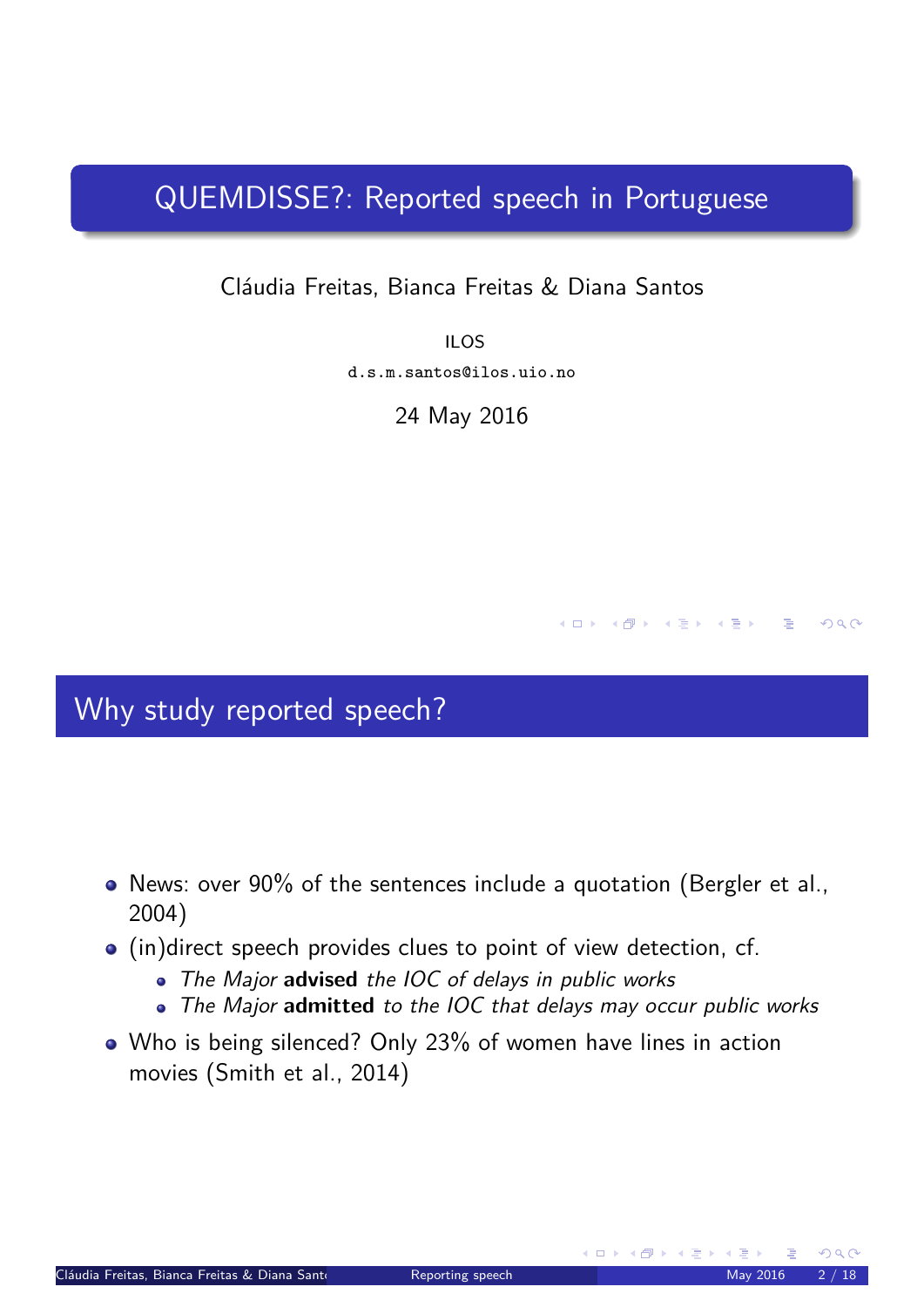- Reported speech verbs are highly relevant for translators
- Brazilian publishers advise translators to vary occurrences of "say" in the Portuguese translated text
- Initial question for MA thesis of Bianca Freitas: Which verbs can be used, in Portuguese, to translate "say" in reported speech contexts?

# Differences between English and Portuguese

Graphical structure of direct speech is different. Portuguese favours dialogue, with turns clearly marked, while English prefers monologue, inside a larger paragraph.

 $C$ láudia Freitas, Bianca Freitas & Diana Santo $C$  Reporting speech May 2016  $M$ ay 2016  $M$  / 18

- Especially after the direct speech, almost any emotional or atitudinal verb is possible in Portuguese, provided it identifies the speaker, something which is not the case in English.
- Difference between thought and speech is marked differently in Portuguese.
- Marked difference in conventions in different genres in Portuguese: newspapers used English conventions from the start; literature continued the tradition or evolved into more radical forms like Saramago's invented punctuation.

This shows that translation betwen the two languages can be more involved than one might imagine.

<span id="page-1-0"></span>**K ロ ▶ K 伊 ▶ K 君 ▶** 

K ロ ▶ K @ ▶ K 경 ▶ K 경 ▶ │ 경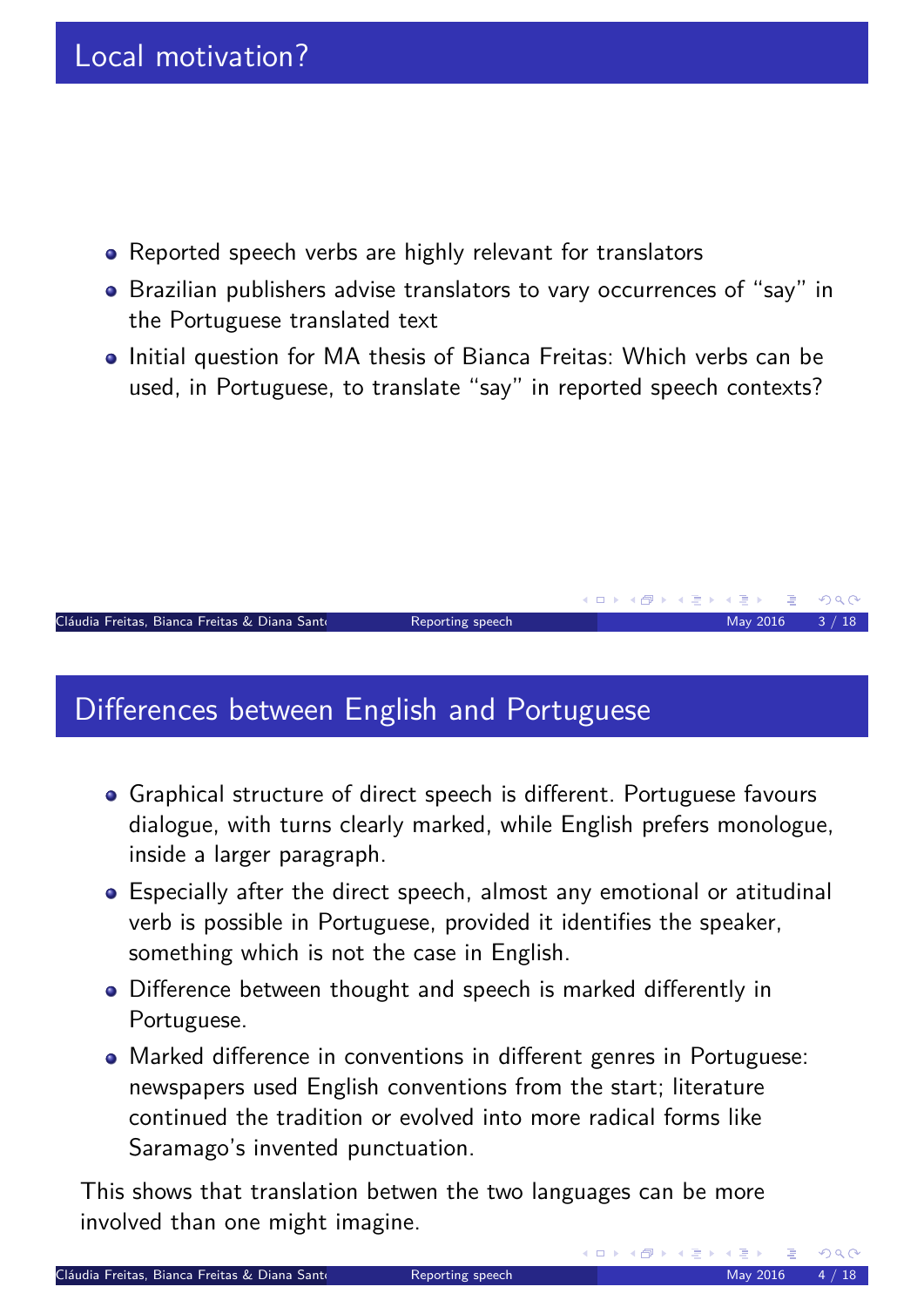- Using the AC/DC corpora to do grammar(s) for Portuguese
- A framework, a community, and a set of shared results
- An initiative under Linguateca's philosophy



The oldest Linguateca project: Acesso a Corpos / Disponibilização de Corpos, http://www.linguateca.pt/ACDC/

- Since 1999 presented at LREC 2000 in Athens
- It provides the Portuguese-language community with access to many corpora, all parsed by PALAVRAS (Bick, 2000) and with semantic [annotation \(Santos &](http://www.linguateca.pt/ACDC/) Mota, 2010; Santos, 2014)
- It has a set of search services associated (Simões & Santos, 2014)
- It is built on top of OpenCWB, http://cwb.sourceforge.net/
- <span id="page-2-0"></span>• 28 corpora, ca. 1.5 billion words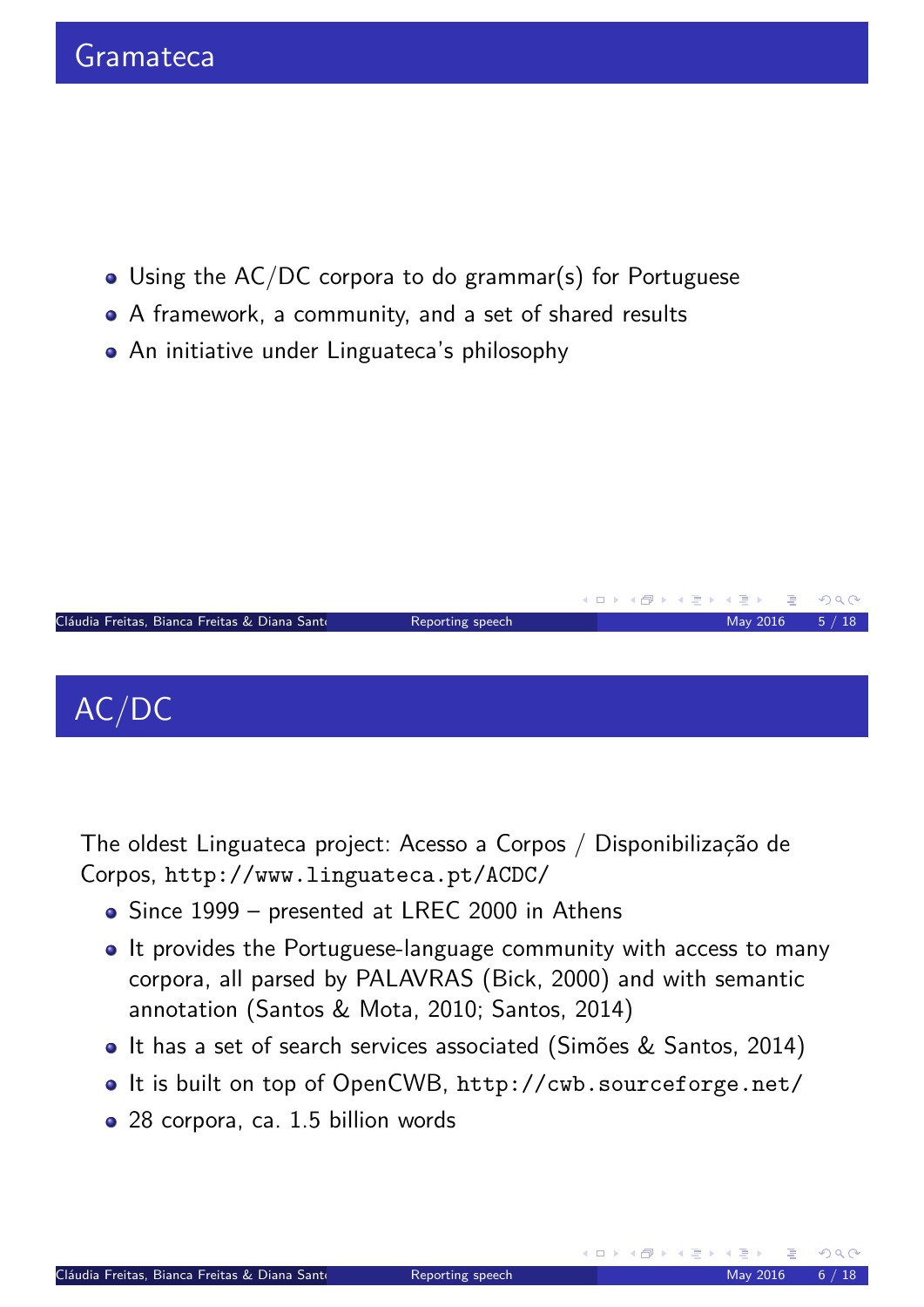# The Mariano Gago corpus

One of the most recent corpora in AC/DC is the Mariano Gago corpus (Santos, 2015): http://www.linguateca.pt/CorpoJMG/

- In honour of Mariano Gago
- o the language minister
- who supported Linguateca
- and died in April 17, 2015

| Category     | <b>Size</b> |
|--------------|-------------|
| news         | 143,000     |
| speeches     | 12,000      |
| interviews   | 31,000      |
| other        | 75,000      |
| hommage site | 43,000      |



Cláudia Freitas, Bianca Freitas & Diana Santos (UiO) Reporting speech May 2016 7 / 18

#### Concrete results

Here, we will present

- **1** a lexicon for speech verbs in Portuguese
- 2 a set of patterns for finding quotations
- <sup>3</sup> [a fully revised corpus \(MG\) as](http://www.linguateca.pt/CorpoJMG/) far as quotation is concerned, available also through the AC/DC interface, http://www.linguateca.pt/acesso/corpus.php?corpus=JMG
- <span id="page-3-0"></span><sup>4</sup> quantitative data on the process and the result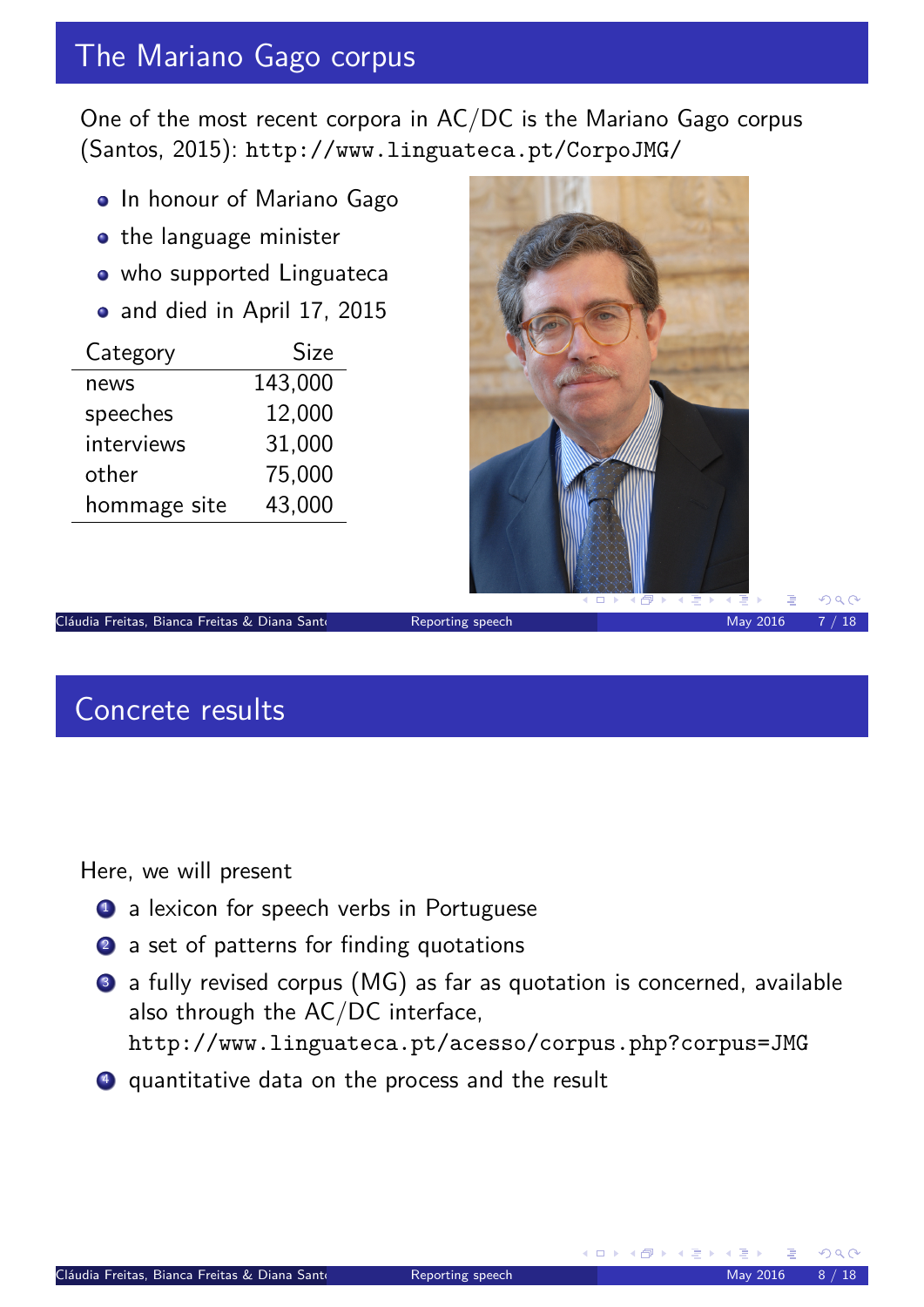We divided the speech verbs according to their possibility of being used (or not) in direct or indirect speech:

- Verbos de dizer (speech verbs), that refer to any kind of saying or doing with words
- Verbs that are used with direct speech interestingly, most of them are not speech verbs, but convey feelings or bodily actions that one can do while speaking
- Verbs that can be used with indirect speech, and which are a (much smaller) subset of the previous set, and may be vague between a cognitive verb or an utterance verb, such as defender, ele defendeu que...

These classes are not mutually exclusive. See

http://www.linguateca.pt/Gramateca/VerbosDizer.html



#### The annotation

In context, we wanted to be able to identify

- o direct quotation (tag dizer-relatoDIRETO)
- indirect quotation (tag dizer-relatoINDIRETO)
- mixed quotation (tag dizer-relatoMISTO)

<span id="page-4-0"></span>To understand better how this semantic field works, we also identified speech verbs without quotation. (tag dizer)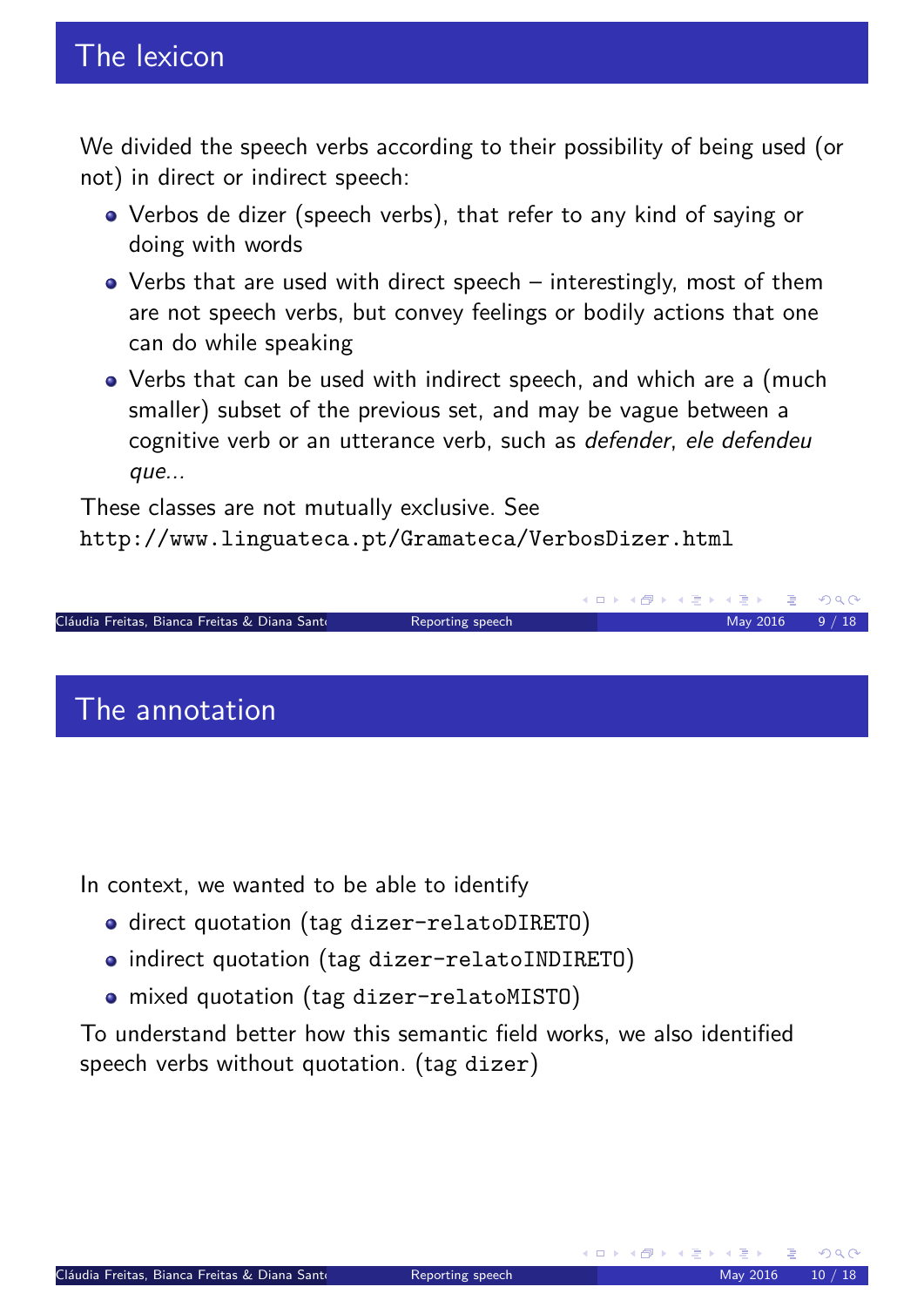#### Examples of indirect quotation

In Portuguese, indirect quotations can have the following syntactic forms

- THAT-clause: Cauteloso, ele disse que não receberá empresários e empreiteiras. ('Cautiously, he said that he won't entertain entrepreneurs or building companies')
- INF-clause: Em entrevista de dez minutos à TV russa, ele disse estar controlando o país. ('In an interview of ten minutes for the Russian TV, he said he was having full control over the country.')
- PP-clause: O governo de Israel se disse surpreso com críticas do enviado do Vaticano a Israel, Andrea Di Montezemolo. ('The Israeli government confessed its surprise over the criticisms of the Vatican attaché in Israel, AdM.')
- according to: Afinal, como disse Boris Casoy, Hebe paga impostos e é assídua no trabalho. ('After all, as Boris Casoy said, Hebe pays her taxes and comes regularly to work.')

Cláudia Freitas, Bianca Freitas & Diana Santo $\sim$  Reporting speech May 2016 11 / 18

#### Quantitative data for the JMG corpus

In ca. 280,000 words, ca. 12,000 sentences:

|                    | Number | Types |
|--------------------|--------|-------|
| Verbos de dizer    | 1,760  | 157   |
| Direct reporting   | 248    | 40    |
| Indirect reporting | 270    | 44    |
| Mixed reporting    | 313    | 37    |

- Surprising large amount of saying verbs in the first person: 65 in 836 reporting cases (7.8%), and 294 in 1836 non-reporting ones (33.9%)
- <span id="page-5-0"></span>Many non-standard cases: conditional, subjunctive, modals, indefinite subjects, self-quotation...

K ロ ▶ K 御 ▶ K 君 ▶ K 君 ▶

 $OQ$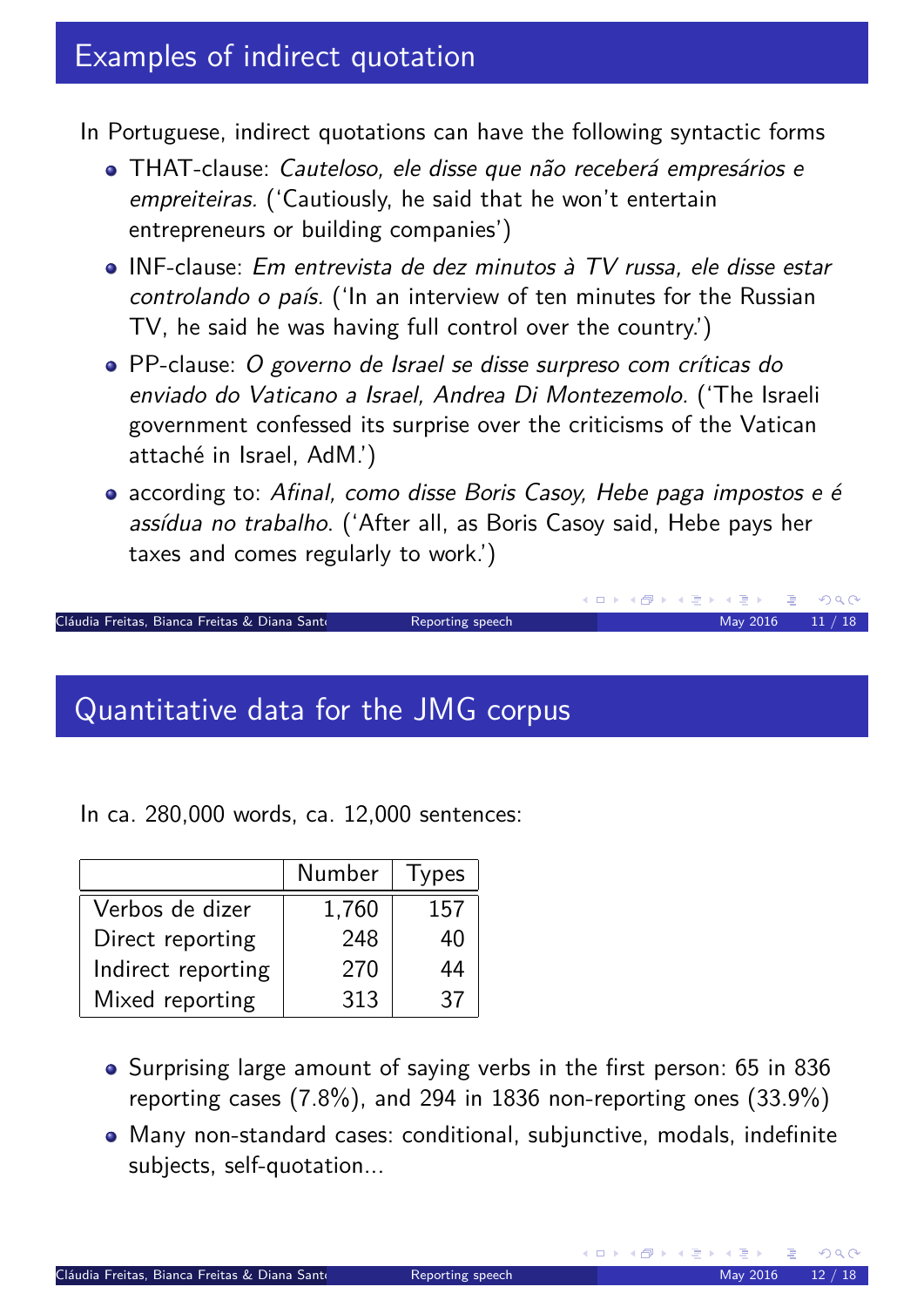- Annotate with the lexicon and the basic patterns
- Revise the rules and the lexicon
- **•** Correct parsing errors or corpus errors
- Create specific rules for particular cases
- Repeat the whole process

Cláudia Freitas, Bianca Freitas & Diana Santos (Union Reporting speech May 2016 13 / 18

#### Comparing the annotation before and after revision

In order to give an estimate of the work involved:

|                    | Number before | Types before | <b>Number</b> | ypes |
|--------------------|---------------|--------------|---------------|------|
| Verbos de dizer    | 2,510         | 220          | 1,760         | 157  |
| Direct reporting   | 208           | 11           | 248           | 40   |
| Indirect reporting | 362           | 31           | 270           | 44   |
| Mixed reporting    | 371           | 20           | 313           | 37   |

- 20 correction rules
- 48 negative rules
- <span id="page-6-0"></span>• 189 correction rules

**K ロ ▶ K 何 ▶ K ミ ▶ K ミ ▶** 

G.

 $OQ$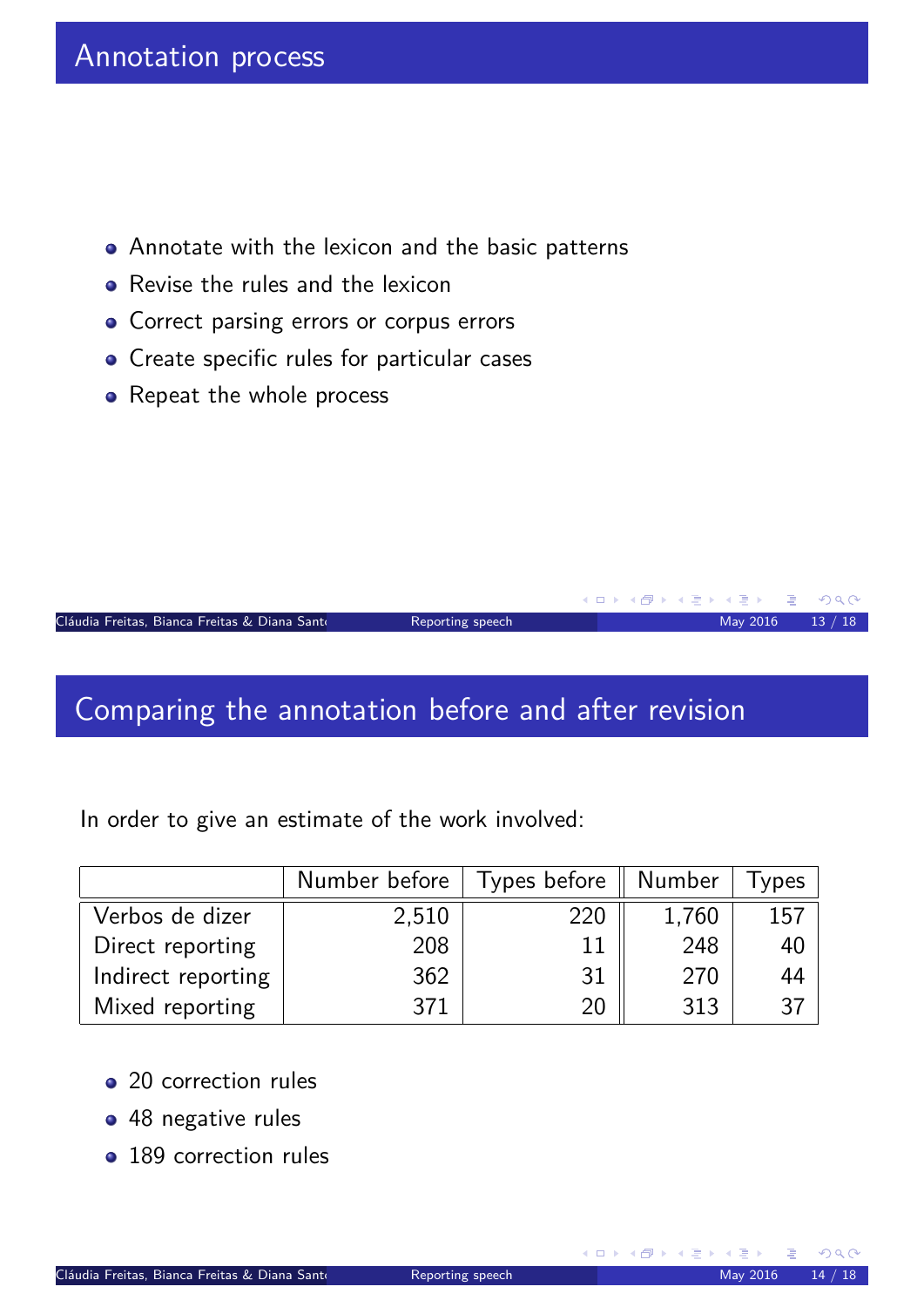# Proportion of saying verbs per corpus



## Proportion of saying verbs per "genre"

<span id="page-7-0"></span>